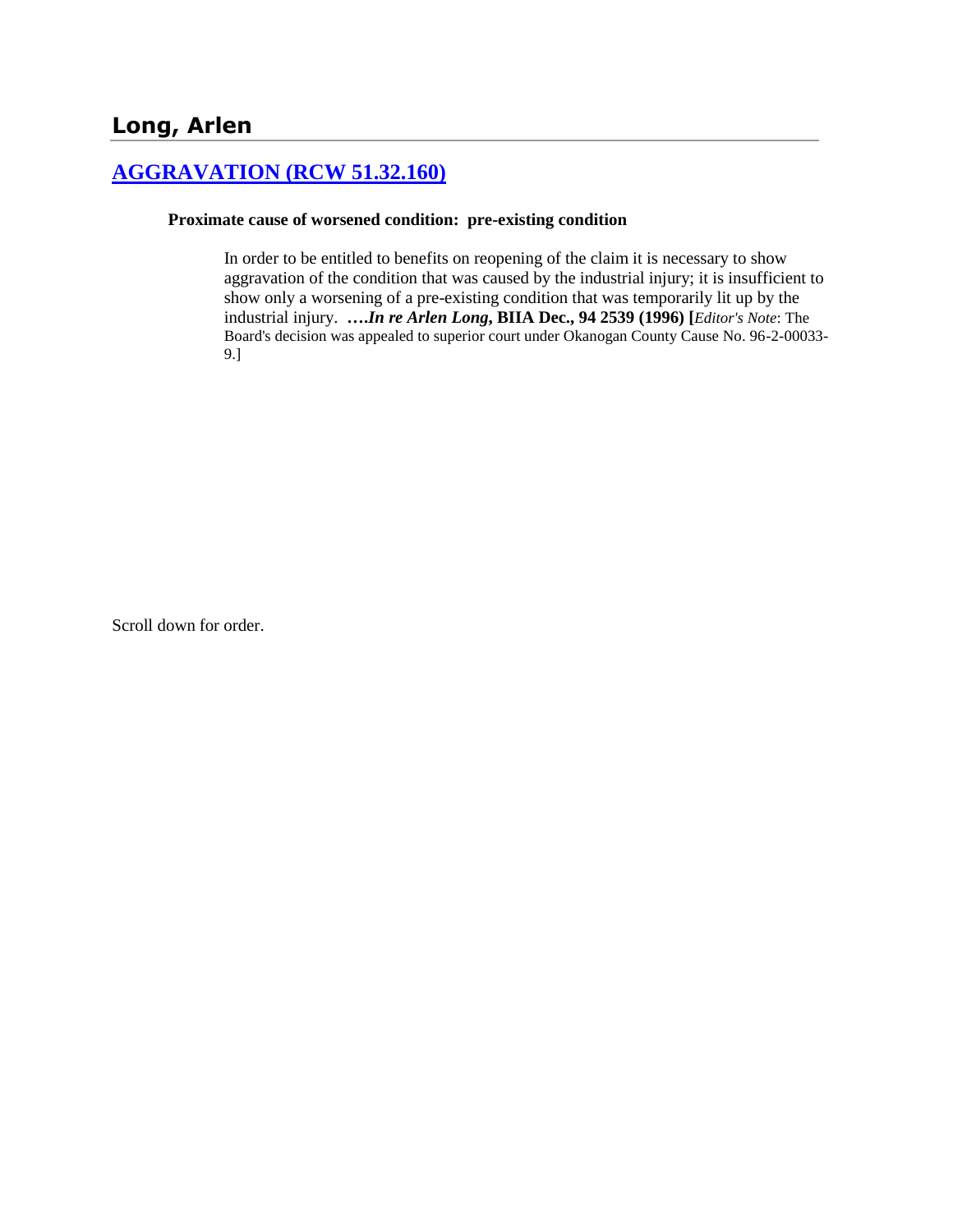### **BEFORE THE BOARD OF INDUSTRIAL INSURANCE APPEALS**

### **STATE OF WASHINGTON**

**)**

**IN RE: ARLEN L. LONG ) DOCKET NO. 94 2539**

**CLAIM NO. T-129502 ) DECISION AND ORDER** 

APPEARANCES:

Claimant, Arlen L. Long, by Delay, Curran, Thompson & Pontarolo, P.S., per Michael J. Walker

Self-Insured Employer, Cavenham Forest Industries, by Roberts, Reinisch, MacKenzie, Healey & Wilson, P.C., per Stephen L. Pfeifer and Craig A. Staples

The claimant, Arlen L. Long, filed an appeal with the Board of Industrial Insurance Appeals on April 18, 1994, from an order of the Department of Labor and Industries dated April 6, 1994. The order indicated the Department had been requested to enter a determinative order and held the self-insured employer is not responsible for medical treatment received due to the April 24, 1992 exacerbation when the claimant lifted a boat. **AFFIRMED.**

## **PROCEDURAL AND EVIDENTIARY MATTERS**

Pursuant to RCW 51.52.104 and RCW 51.52.106, this matter is before the Board for review and decision on timely Petitions for Review filed by the worker and the self-insured employer to a Proposed Decision and Order issued on July 25, 1995, in which the order of the Department dated April 6, 1994, was reversed and remanded to the Department with direction to hold the self-insured employer responsible for the claimant's treatment received due to the April 24, 1992 exacerbation, including further treatment identified as an L5-S1 fusion. In the Proposed Decision and Order the claimant was also denied time loss compensation for the period May 18, 1992 through April 6, 1994.

 The Board has reviewed the evidentiary rulings in the record of proceedings and finds that, except as reflected in our discussion which follows, no prejudicial error was committed and the rulings are affirmed.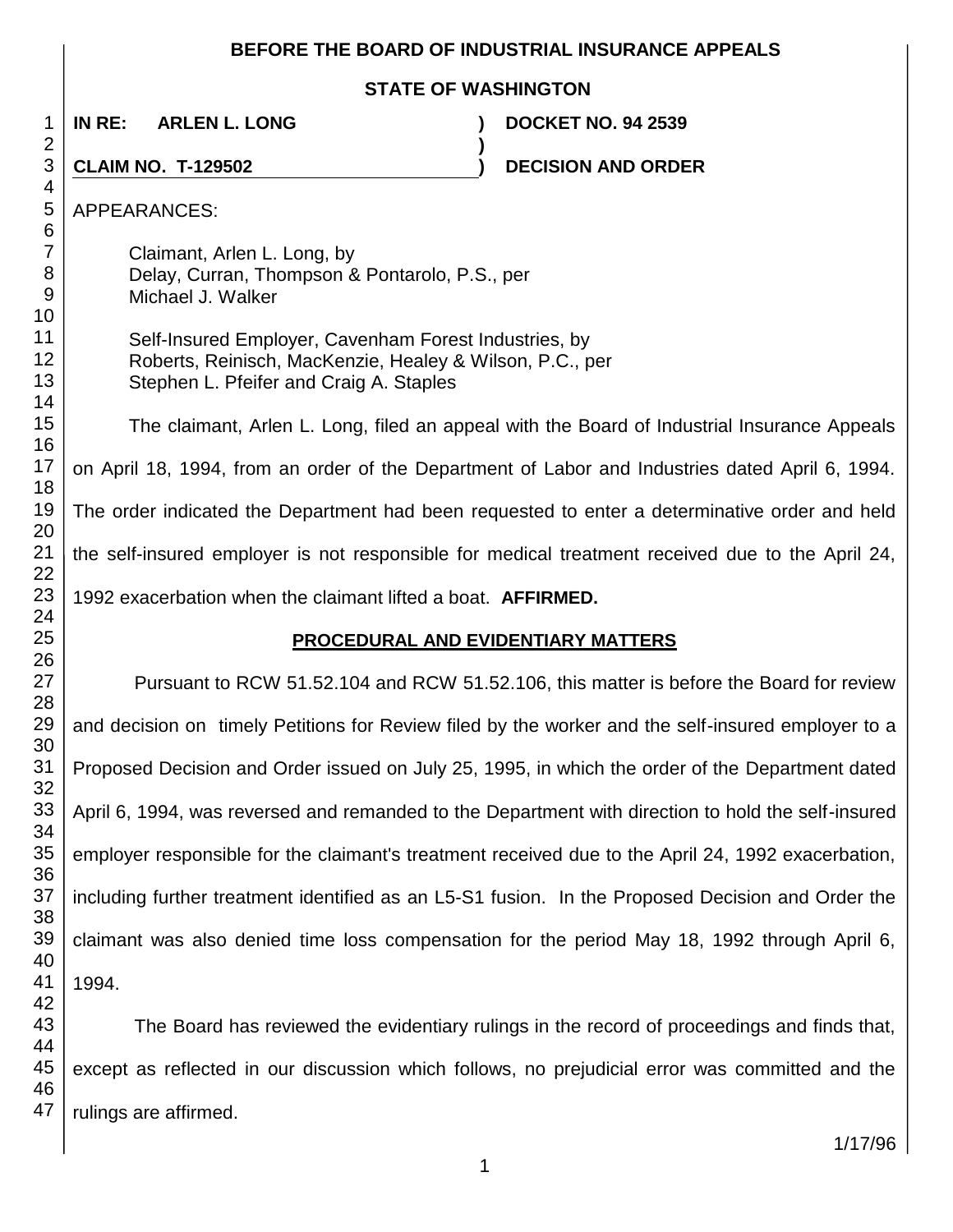### **DECISION**

The issue in this case is whether Arlen L. Long's 1986 industrially related injury to his low back has worsened and is in need of treatment, and whether he is entitled to temporary total disability benefits since mid-1992. We find that the 1986 industrial injury is not a cause of Mr. Long's current need for treatment, nor is he entitled to temporary total disability benefits.

It is undisputed that Mr. Long had a preexisting spondylolisthesis condition (slippage of the L5 vertebra over S1). This was probably a congenital condition which has made him more susceptible to back injuries as well as prone to develop spontaneous back pain. Mr. Long did, in fact, experience a 1984 low back straining injury which apparently resolved.

This appeal arises out of an industrial injury to Mr. Long's low back in 1986. After the industrial injury, Mr. Long obtained treatment and continued working. The Department closed the claim by order dated September 25, 1987, with direction to the self-insured employer to provide an award for permanent partial disability consistent with Category 2 of WAC 296-20-280, the categories of permanent dorso-lumbar and lumbosacral impairments. Mr. Long testified that after the claim was closed he continued to have episodes of back pain related to activity and that he occasionally sought medical assistance for that pain. He continued working, but at times restricted his physical activity to accommodate his back condition.

On April 24, 1992, Mr. Long experienced an acute episode of back pain when he was lifting, without assistance, one end of a 14-foot aluminum boat, in order to pivot the boat to align it for placement on its trailer. Mr. Long now reports dramatically increased, persistent low back symptoms even though x-rays and CT scans do not show any new injury. Mr. Long now feels he is in need of further treatment in the form of surgery to improve his condition. He also views himself as considerably restricted in his ability to perform strenuous work. As indicated, the ultimate issue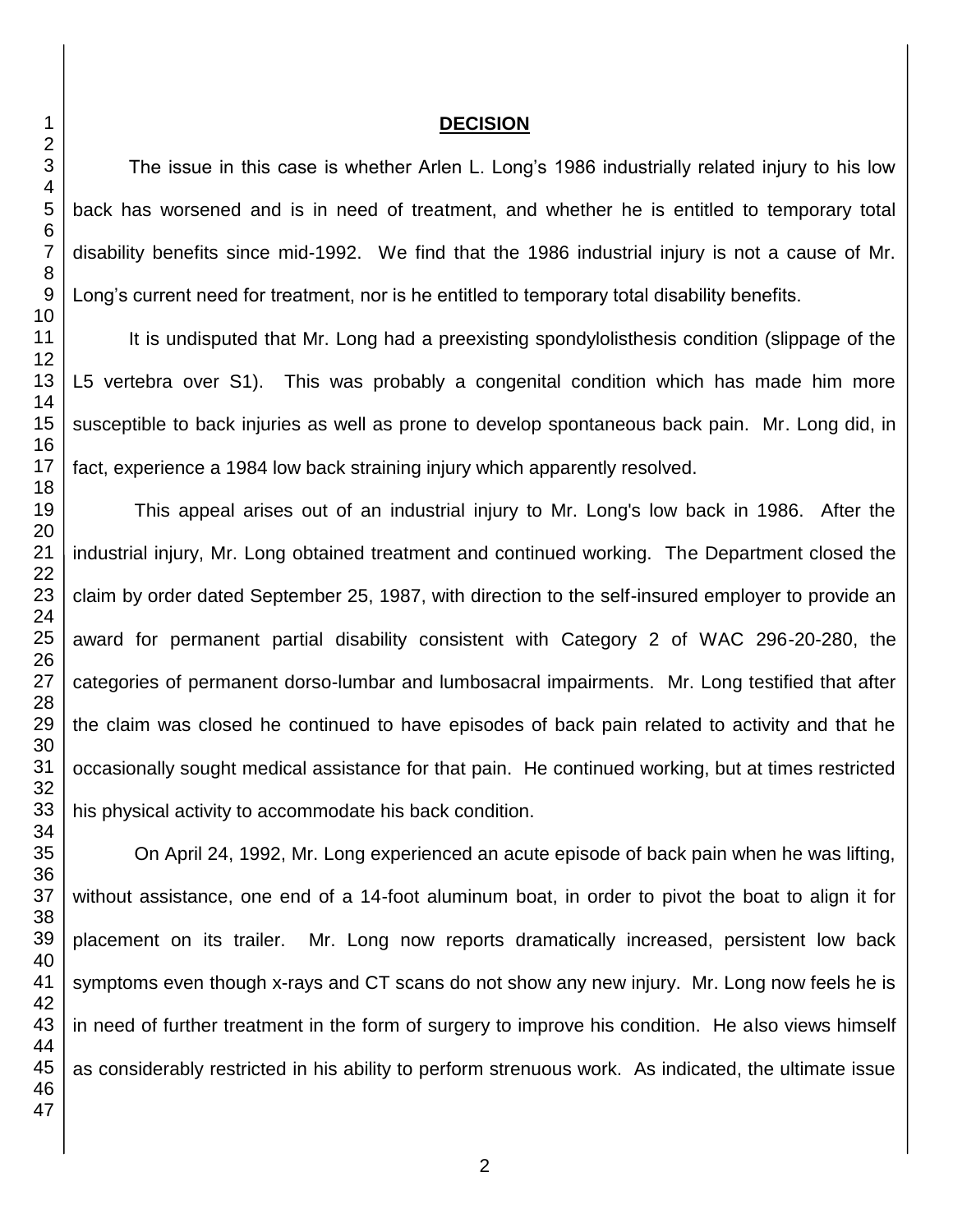in this appeal is whether this need for treatment and corresponding temporary total disability is causally related to Mr. Long's 1986 industrial low back strain.

Mr. Long filed an application to reopen his industrial insurance claim on June 15, 1992. The Department did not timely respond to this application and Mr. Long eventually appealed to this Board. On July 2, 1993, we issued an Order Granting Relief on the Record, Dckt. No. 93 2456, in which we held the claim was reopened by operation of RCW 51.32.160 when the Department failed to act upon the application within 90 days as required. The self-insured employer, Cavenham Forest Industries, appealed our order to the Okanogan County Superior Court. The court dismissed the self-insured employer's appeal of our order in its January 24, 1994 Order of Remand, Cause No. 93-2-00310-4.

While the resolution of this appeal is fairly straightforward, there are several preliminary issues raised in the Proposed Decision and Order and by the parties which must be addressed. One of these issues is whether the boat lifting incident constitutes an independent supervening cause of Mr. Long's current low back condition. While, we agree with our industrial appeals judge that the activity of lifting a boat on April 24, 1992, was not unreasonable in the sense contemplated in McDougle v. Department of Labor & Indus., 64 Wn.2d 640 (1964) this issue is not the correct focus of the appeal.

More on point is the question of whether the "deemed granted" provisions of RCW 51.32.160 relieves an injured worker of proving a causal relationship between a work related condition and the need for further treatment and benefits for temporary total disability. The industrial appeals judge held the Department lacked authority to issue its order of April 6, 1994, which provided that the self-insured employer is not responsible for the medical treatment related to the April 24, 1992 boat lifting incident. The industrial appeals judge reasoned that, since aggravation application had been granted by operation of law, "by its essential nature, [the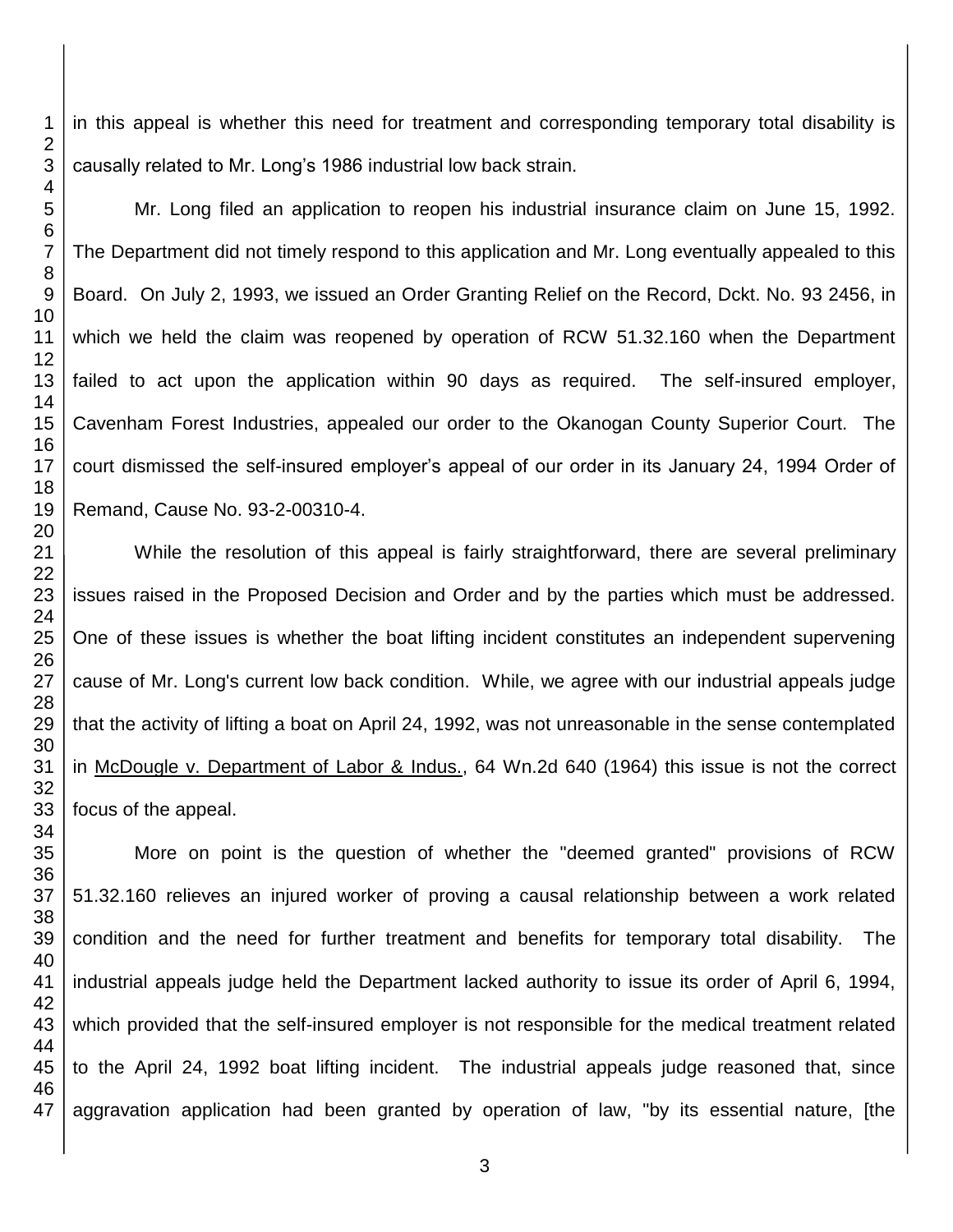| 1                            | Department order of April 6, 1994] has to contravene RCW 51.32.160." Proposed Decision and                                                                                                            |
|------------------------------|-------------------------------------------------------------------------------------------------------------------------------------------------------------------------------------------------------|
| $\overline{\mathbf{c}}$<br>3 | Order, at 8. In other words, the "deemed granted" language automatically resolves the causation                                                                                                       |
| 4<br>5<br>6                  | question so that evidence involving the actual proof of aggravation by medical findings was                                                                                                           |
| $\overline{7}$<br>8          | unnecessary.                                                                                                                                                                                          |
| $9\,$<br>10                  | This reasoning is incorrect. In our prior July 3, 1993 Order Granting Relief on the Record,                                                                                                           |
| 11<br>12                     | we clearly stated we did not foreclose the Department from adjudicating whether the claimant was                                                                                                      |
| 13<br>14                     | entitled to any benefits. Specifically, we made:                                                                                                                                                      |
| 15<br>16<br>17               | no determination by this order concerning the nature and extent of<br>benefits, if any, to which the claimant may be entitled by virtue of the<br>aggravation application having been deemed granted. |
| 18<br>19<br>20               | In its Order of Remand, the Okanogan Superior Court, quoting in part from our order, remanded                                                                                                         |
| 21<br>22                     | the matter to the Department:                                                                                                                                                                         |
| 23<br>24<br>25               | to conduct proper proceedings to determine [T]he nature and extent of<br>benefits, if any, to which the claimant may be entitled.                                                                     |
| 26<br>27                     | These rulings are consistent with our interpretation of the effect of "deemed granted" reopening                                                                                                      |
| 28<br>29                     | under RCW 51.32.160. In re Margaret Casey, BIIA Dec., 90 5286 (1992). Contrary to the holding                                                                                                         |
| 30<br>31                     | in the Proposed Decision and Order, the Department had authority, and here was expected by the                                                                                                        |
| 32<br>33                     | Superior Court, to determine whether Mr. Long was entitled to any particular benefits. The                                                                                                            |
| 34<br>35                     | industrial appeals judge erred in holding that such a determination "has to contravene RCW                                                                                                            |
| 36<br>37                     | 51.32.160." As we said in Casey, "deemed granted" would normally allow the Department to                                                                                                              |
| 38<br>39                     | "make further investigations and conduct further evaluations as necessary to properly administer                                                                                                      |
| 40<br>41                     | the claim." Casey, at 4. Essentially, "deemed granted" only forces the Department to deal with the                                                                                                    |
| 42<br>43                     | application to reopen and to prevent the injured worker from suffering from possible administrative                                                                                                   |
| 44<br>45                     | inefficiencies that would delay a proper consideration of the claim.                                                                                                                                  |
| 46<br>47                     | Turning to the main probative issue in this appeal, we now consider the evidence on the                                                                                                               |
|                              | actual medical causation.<br>Dr. Linder expressed his opinion that the problems Mr. Long                                                                                                              |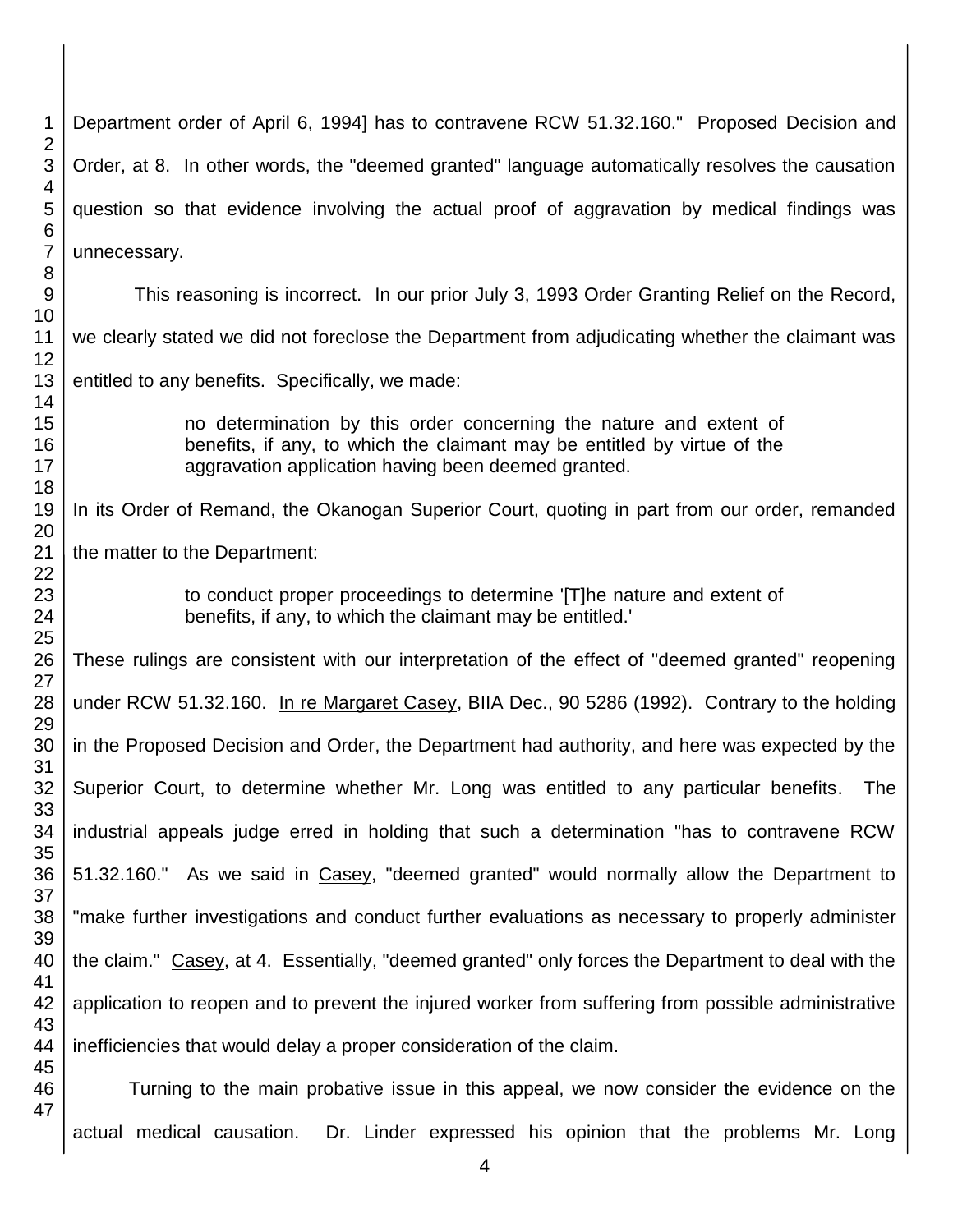experienced after the April 24, 1992 incident were related only to that incident and the effects of the preexisting spondylolisthesis. Dr. Linder does not believe Mr. Long's current problems are related to the industrial injury. Dr. Linder did assume that the award for permanent partial disability made when Mr. Long's claim was closed in 1987 was premised upon the idea that the industrial injury had acted upon the preexisting spondylolisthesis so as to cause continued impairment. However, Dr. Linder believes that, in fact, the effects of the industrial injury eventually resolved and that the effects of the 1986 industrial injury did not play any role in contributing to Mr. Long's condition relating to the April 24, 1992 incident.

Dr. Linder's medical opinion was rejected on legal grounds. This was due to the erroneous application of the "deemed granted" language in RCW 51.32.160. We have already disposed of that misconception. Dr. Linder's opinion was also rejected as contrary to law on the basis that Mr. Long had received an award for permanent partial disability, Mr. Long's condition "did not return to a quiescent, pre-injury state as a matter of law." Proposed Decision and Order, at 10. We disagree. For example, this does not take into account that the condition for which a disability is awarded might actually improve over time.

We reject the ruling that Dr. Linder's opinion also contradicts legal holdings related to lighting up of preexisting but quiescent infirmities in Miller v. Department of Labor & Indus., 200 Wash. 674 (1939), and Fochtman v. Department of Labor & Indus., 7 Wn. App. 286 (1972). Citing these cases, the industrial appeals judge held, "[s]ince the granting of Mr. Long's application to reopen determined such an initial relationship to exist, Dr. Linder's theory is untenable." Proposed Decision and Order, at 10. First, we again note that the "deemed granted" reopening of Mr. Long's claim was based solely upon the provisions of RCW 51.32.160 given the failure of the Department to act upon the application within 90 days. Neither this Board nor the Okanogan Superior Court made any determination related to the factual basis of disability or causation issues.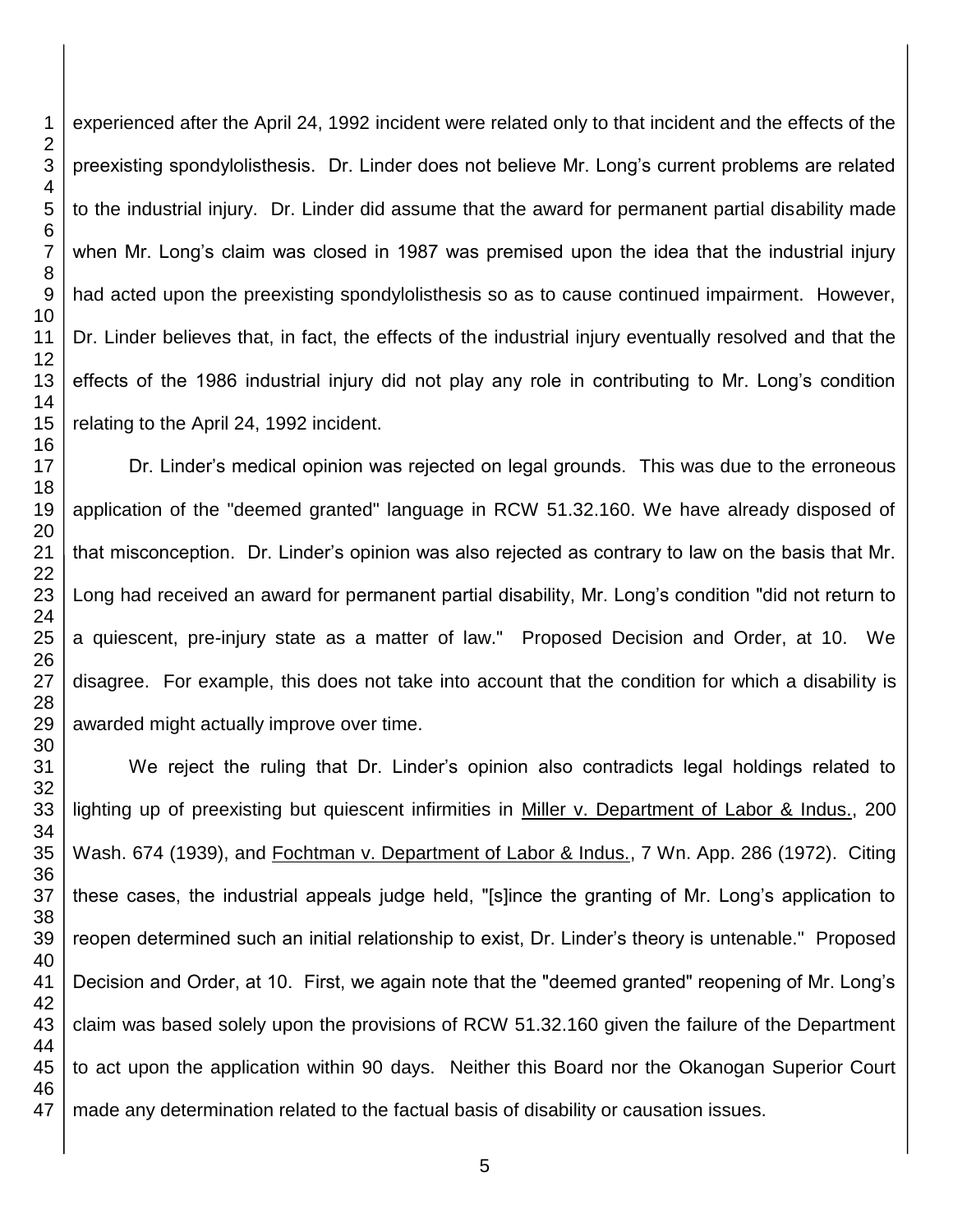Second, we are aware that both Drs. Linder and Broberg speculated at hearing that the prior award for permanent partial disability might have been premised upon a theory that Mr. Long's industrial injury had lighted up or made active his preexisting congenital spondylolisthesis. However, even if we were to assume Mr. Long's prior award for permanent partial disability was in fact premised upon a lighting up theory, it does not necessarily follow that later need for treatment or subsequently arising disability affecting the same area of the body should automatically be considered causally related to Mr. Long's industrial injury.

The relevant legal holdings in Miller and Fochtman clarify that the workers' compensation insurer is responsible for disability caused by an industrial injury even if the disability is the product of the industrial injury acting upon a preexisting infirmity. In other words, the insurer is responsible for the **lighting up** of a preexisting condition caused by the industrial injury. However, we are not aware of any law which requires the insurer to assume responsibility for the preexisting condition in and of itself. The spondylolisthesis was a preexisting physical condition. Such a preexisting condition may be made symptomatic by subsequent work conditions or injury, but a work related injury may only have a limited or finite effect on the preexisting condition. The effects of a work related injury may not contribute to a further deterioration of the part of body involved. The workers' compensation insurer, here the self-insured employer, is responsible only for the effects of the industrial injury. Factually, it is proper to inquire whether the industrial injury continues to be a cause of a future need for treatment or a cause of further disability. Neither the holdings in Miller or Fochtman, or any other law of which we are aware, would hold the self-insured employer forever responsible for Mr. Long's preexisting spondylolisthesis simply because Mr. Long's entitlement to particular benefits was once premised upon a lighting up theory.

 Mr. Long's attending physician, Dr. Broberg, expressed an opinion that Mr. Long's need for treatment and disability from work is causally related to Mr. Long's industrial injury of 1986.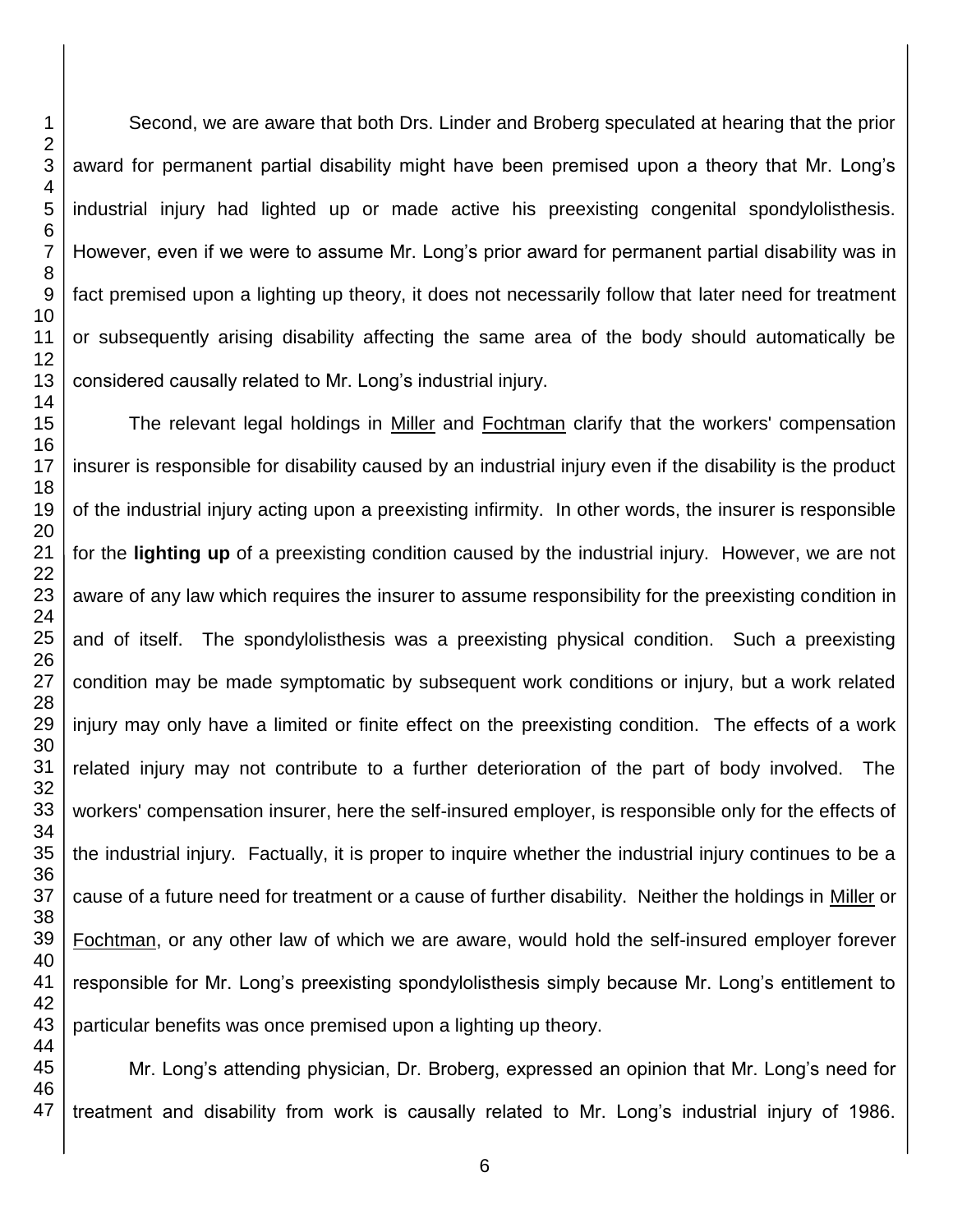However, we understand Dr. Broberg to also explain his opinion in this regard as premised upon the legal assumption that the prior award for permanent partial disability required him to assume Mr. Long's spondylolisthesis is now legally considered causally related to the industrial injury. In the deposition of Dr. Broberg at 34, he stated: And I can't put my finger on any one incident that caused that problem. In the way the law works, the way I understand it, is that if there's a preexisting condition that has been exacerbated by a particular injury, no matter how severe that injury is or what the preexisting condition is, then it is that injury that is responsible for his disability or his impairment. And apparently the department has accepted the injury of 1986 as the basis for his impairment to Category II rating. And given that fact, I think it's all related to that initial injury. In summary, Dr. Broberg's opinion is contaminated with the same legal misconceptions we have just discussed. His medical factual opinion regarding causation is inconclusive and does not even make a prima facie case when he states: "[w]hether that [his present need for treatment is related to the 1986 injury] is true in the big picture or not I have no idea." Broberg Dep. at 34. In summary, only Dr. Linder expressed a reliable medical opinion on the critical issue of causation in this case. Dr. Linder believes Mr. Long's 1986 industrial injury is not in fact a cause of Mr. Long's current need for treatment and work related restrictions arising since April 1992. Dr. Linder believes these are best understood as the consequences of an independent exacerbation of Mr. Long's spondylolisthesis, not related to his 1986 industrial injury. We are mindful of Mr. Long's testimony that he continued to have some back pain and limitations after his claim was closed in I987. However, Dr. Linder was apprised of this contention and had reviewed Mr. Long's medical history. This included the preexisting spondylolisthesis predisposing Mr. Long to back problems, a prior back sprain in 1984 which resolved, the 1986 industrial injury which was treated conservatively and after which Mr. Long returned to work, as well as the April 1992 incident after which Mr. Long experienced an acute episode of back pain. Dr. Linder also examined Mr. Long in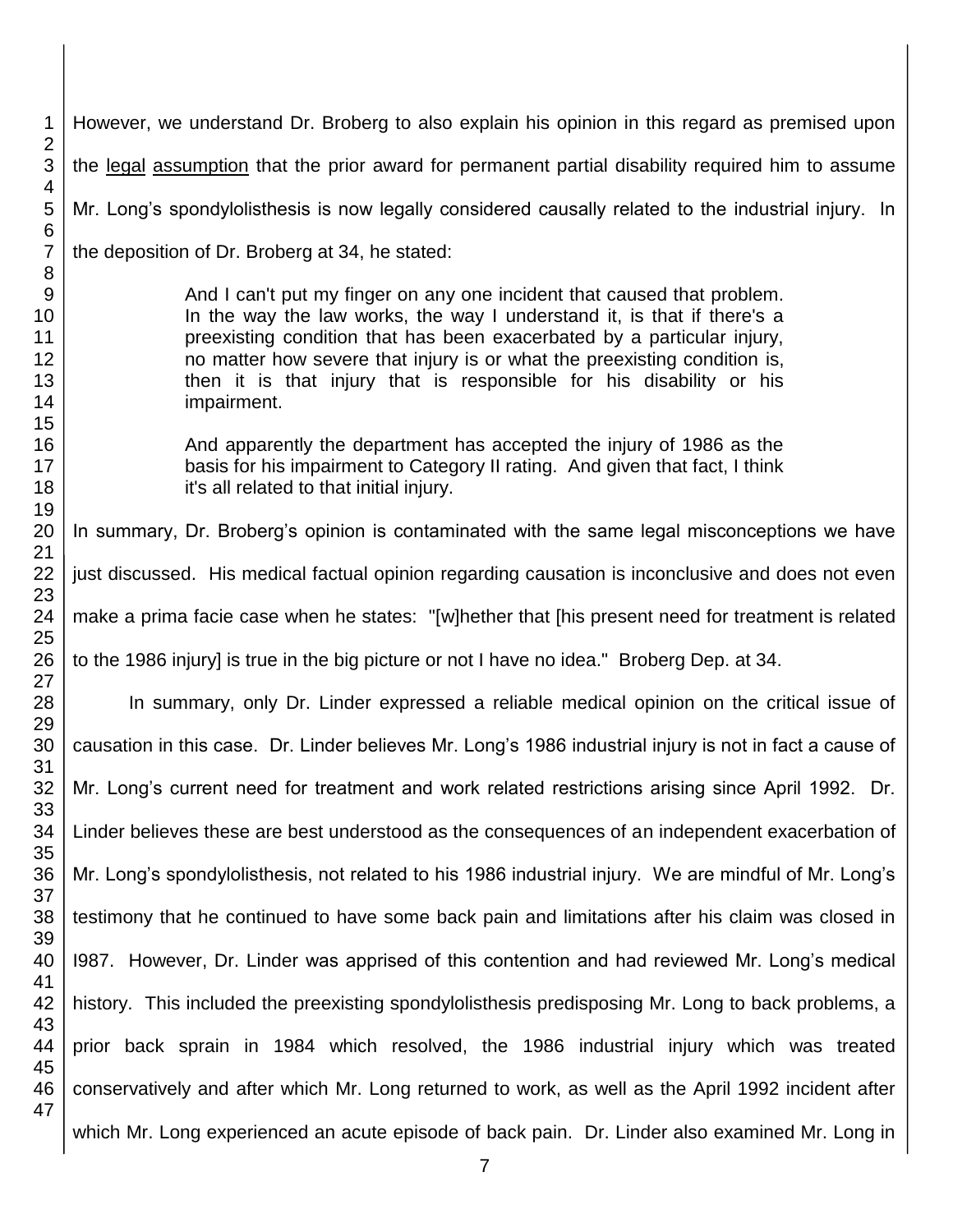September 1992. Mr. Long's own attending physician, Dr. Broberg, did not express any **medical** 

opinion contrary to that of Dr. Linder.

We, therefore, affirm the Department order. In so doing, we make the following Findings of

Fact and Conclusions of Law:

## **FINDINGS OF FACT**

1. On November 13, 1986, the claimant, Arlen L. Long, filed an application for benefits with the Department of Labor and Industries alleging he sustained an industrial injury on October 15, 1986, in the course of his employment with Cavenham Forest Industries, a self-insured employer. The Department allowed the claim and directed the self-insured employer to provide benefits as required by law. On September 25, 1987, the Department issued an order which directed the self-insured employer to provide an award for permanent partial disability equal to five percent of the maximum allowed for unspecified disabilities, paid at 75 percent of monetary value, and which thereupon closed the claim. On June 15, 1992, Mr. Long filed an application to reopen his claim. The Department did not issue an order denying this application until September 15, 1992. Mr. Long protested the September 15, 1992 order on October 1, 1992, and the Department affirmed the September 15, 1992 order by order dated December 21, 1992. On February 10, 1993, Mr. Long filed an appeal of the December 21, 1992 order with the Board of Industrial Insurance Appeals. The Board returned the matter to the Department after which the Department issued an order on February 19, 1993, holding the December 21, 1992 order in abeyance.

On June 3, 1993, the Department issued an order affirming its December 21, 1992 order. On June 10, 1993, Mr. Long filed an appeal of the June 3, 1993 order with the Board. The Board assigned the appeal Docket No. 93 2546 and, on July 2, 1993, the Board issued an Order Granting Relief on the Record in which the Board held that the application to reopen the claim was deemed granted by operation of law in that the Department did not timely deny the application, and in which the Board reversed the Department order dated June 3, 1993, and remanded the matter to the Department with directions to reopen the claim, and to take such further action as indicated by the facts and the law. On July 28, 1993, the Department issued an order canceling its June 3, 1993 order and reopening the claim effective May 18, 1992. On August 6, 1993, the employer filed an appeal of the Board's July 2, 1993 order in Okanogan Superior Court, assigned Cause No. 93-2- 00310-4. On January 24, 1994, the Okanogan County Superior Court issued an Order of Remand which dismissed the self-insured employer's appeal and which directed the Department to conduct proper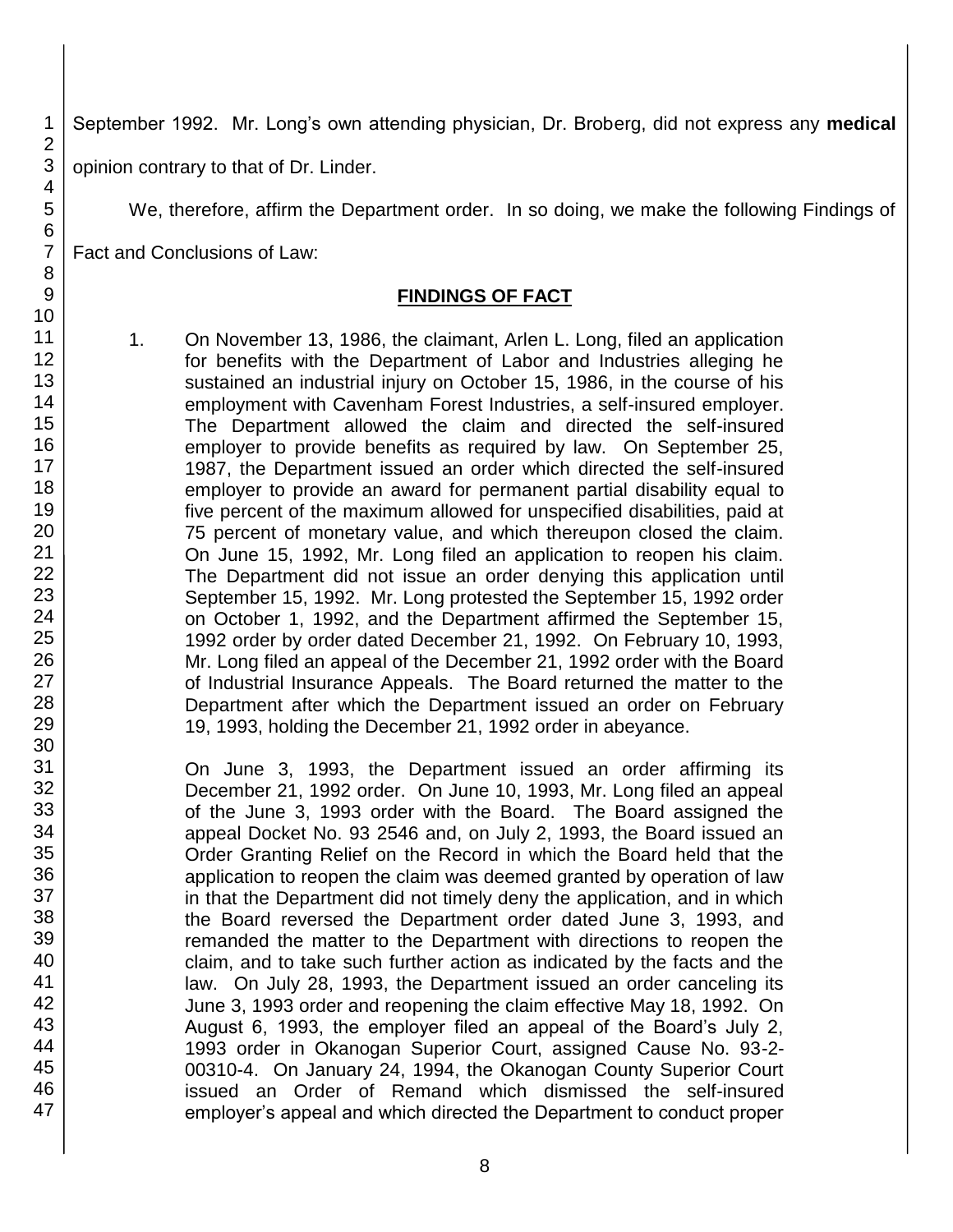proceedings to determine the nature and extent of benefits, if any, to which the claimant may be entitled.

On April 6, 1994, the Department issued an order which indicated the Department had been requested to issue a determinative order and which determined that the self-insured employer is not responsible for medical treatment received due to the April 24, 1992 exacerbation when the claimant lifted a boat. On April 18, 1994, the claimant filed an appeal of the April 6, 1994 order with the Board. The Board assigned the appeal Docket No. 94 2539, and on May 11, 1994, the Board issued an Order Granting Appeal which directed that further proceedings be held on the appeal. At conferences held on July 8, 1994, July 11, 1994, and September 19, 1994, the parties agreed to bring the issues of the claimant's entitlement to treatment and time loss compensation before the Board and, subsequently, the parties presented evidence concerning these issues.

- 2. On October 15, 1986, the claimant, Arlen L. Long, sustained an industrial injury, diagnosed as a low back strain, in the course of his employment with Cavenham Forest Industries. Prior to this industrial injury, Mr. Long had a congenital condition of L5-S1 spondylolisthesis, that is, slippage of the L5 vertebra over the S1 vertebra. This preexisting condition made Mr. Long more susceptible to back injury and spontaneous back pain. Mr. Long had a prior low back strain in 1984 which resolved.
- 3. Prior to April 24, 1992, the effects of Mr. Long's October 15, 1986 industrial injury had resolved. On April 24, 1992, Arlen L. Long lifted only one end of a small aluminum fishing boat in order to pivot the boat for alignment on a trailer. This activity was not clearly unreasonable in light of medical advice provided Mr. Long related to his October 15, 1986 industrial injury. Due to this lifting activity, Mr. Long experienced an episode of back pain which led to medical treatment and further recommendation for fusion surgery and restriction in physical activity.
- 4. The episode of back pain (and resultant treatment and surgical recommendation, and recommendation to restrict activity) which Mr. Long experienced after the April 24, 1992 activity was caused by the April 24, 1992 activity acting upon Mr. Long's preexisting spondylolisthesis, independent of the industrial injury of October 15, 1986. The October 15, 1986 industrial injury, or any condition resulting therefrom, was not a cause of Mr. Long's need for treatment or disability after the April 24, 1992 boat lifting incident.
- 5. The industrial injury of October 15, 1986, did not cause Mr. Long any physical restriction or disability from work for any period of time between April 24, 1992 and April 6, 1994.
- 1 2 3 4 5 6 7 8 9 10 11 12 13 14 15 16 17 18 19 20 21 22 23 24 25 26 27 28 29 30 31 32 33 34 35 36 37 38 39 40 41 42 43 44 45 46 47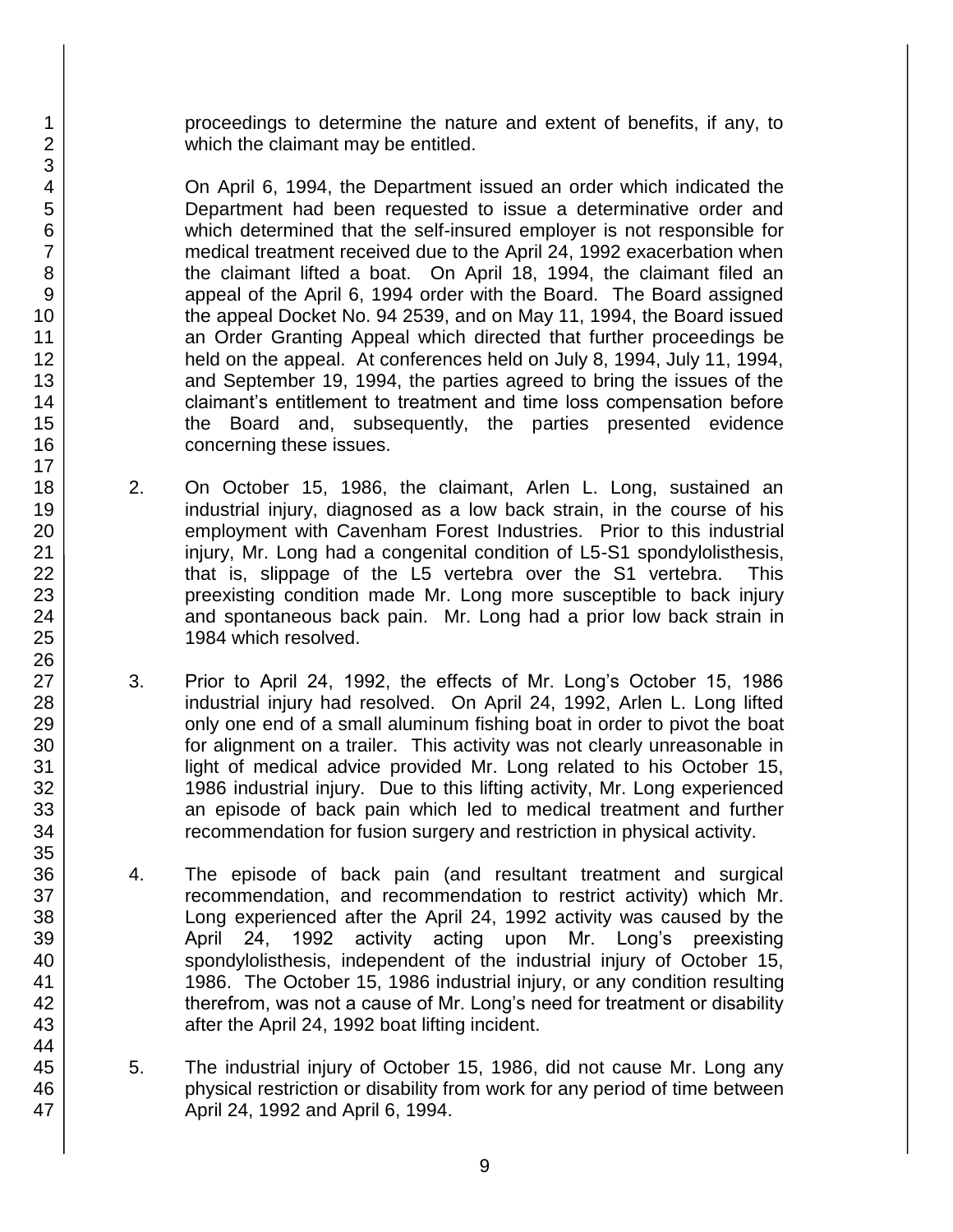### **CONCLUSIONS OF LAW**

- 1. The Board of Industrial Insurance Appeals has jurisdiction over the parties and the subject matter of this appeal.
- 2. Claimant Arlen L. Long was not a temporarily totally disabled worker within the meaning of RCW 51.32.090 at any time during the period April 24, 1992 through April 6, 1994.
- 3. Within the meaning of RCW 51.36.010, Arlen L. Long was not an injured worker entitled to the medical aid recommended after the April 24, 1992 boat lifting incident.
- 4. The order of the Department of Labor and Industries dated April 6, 1994, which indicated the Department had been requested to issue a determinative order, and which indicated the self-insured employer is not responsible for medical treatment received due to the April 24, 1992 exacerbation when claimant lifted a boat, is correct, and is affirmed.